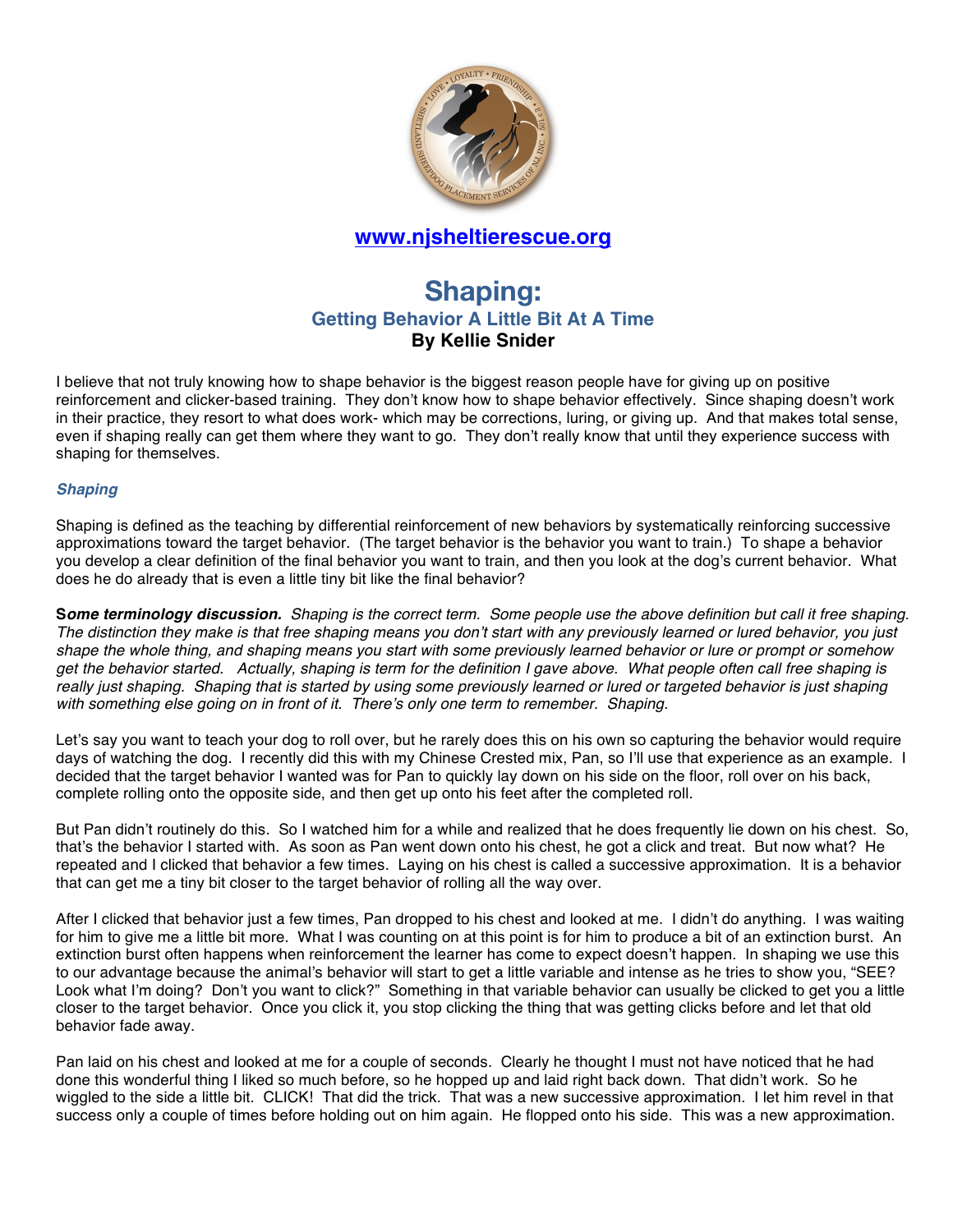

### **www.njsheltierescue.org**

As each new approximation took hold, the previous one stopped earning clicks and treats. The previous approximation was placed on extinction. The new approximation earned clicks and treats. That process is called differential reinforcement.

At this stage, Pan consistently flopped down onto his side and laid there. And as soon as he was readily doing this, it was no good any more… but he knew that trying new stuff was the ticket to treat-land, so he looked over his shoulder… CLICK!

To be perfectly honest, at this stage I was expecting him to tip onto his back a little bit. This is part of the art of shaping. You have to be ready to accept what he will give you and that takes practice. Practice is easy. Just do it. Remember that as he learns, your behavior is being shaped as well. You learn what to look for, what to click and you learn how to be a better clicker trainer. If you miss that little flick of the head over the shoulder, no biggie. Catch it next time. If you accidentally click the wrong thing, no biggie. Give the treat and keep training. You're going to give him a LOT more chances to get it right.

Now, if Pan had stopped succeeding and got stuck, I would have simply backed up the last approximation with which he had been successful and train again from there.

From here, it wasn't long until he was rolling onto his back, and once he rolled onto his back he pretty quickly… and probably by accident… rolled onto his other side. Click and Treat! I had to be ready to take a bigger approximation, just as I had to be ready to come up with tiny approximations that could be built into the target behavior.

So now I have a dog who almost has a roll over. And here's the place that becomes a dilemma for many trainers. Should I keep training since things are going well, or should I quit? I chose to quit. I had other things to do, and he had been very successful. So, I quit for that session.

#### *A side note: I had not touched Pan during that session except in the delivery of reinforcers.*

Do you always have to quit on a success like that? Well, it can't hurt. I don't know that the research is solid enough to say, "Yes, you must always quit on a high note!" But I do think it makes the trainer more excited to get started the next day, and it might have the same effect on La Pooch. So, I prefer to end my sessions when everyone's feeling successful.

So the next day we started where we left off, but Pan didn't instantly go to rolling almost all the way over. Oh, well. No biggie. I backed up and clicked flopping onto his side. Then I clicked tipping onto his back. Then I clicked all the way over. It didn't take long for him to get back up to speed. Maybe 5-6 clicks and we were where we left off the previous day.

So now what? He went over onto the opposite side and laid there and looked at me. And twitched his head. And wiggled. Finally he lifted his head up… CLICK! In just a few clicks, he got up on his feet at the end of the roll over… that was my target behavior! Yeah!!! I gave him a huge jackpot. (Do jackpots really work to strengthen behavior better than the usual size of treat? I don't know. They make me feel good. I am part of the training team so my opinion of the process matters, too.)

#### *Stimulus Control***-** *Getting it On Cue*

But the training wasn't done. Now I had to add the cue. I wanted Pan not to just randomly roll over. I wanted him to roll over only when I said "roll over". So now when Pan was about to finish rolling over, I said, "Roll over", and gave the click and treat for the finished behavior as I had been doing. Then as he was halfway through the roll over, I gave the cue. Gradually I said the cue earlier and earlier, and finally I could say the cue before he did the behavior and he would drop and roll. Yes. Now I had a dog who would roll over when I said roll over.